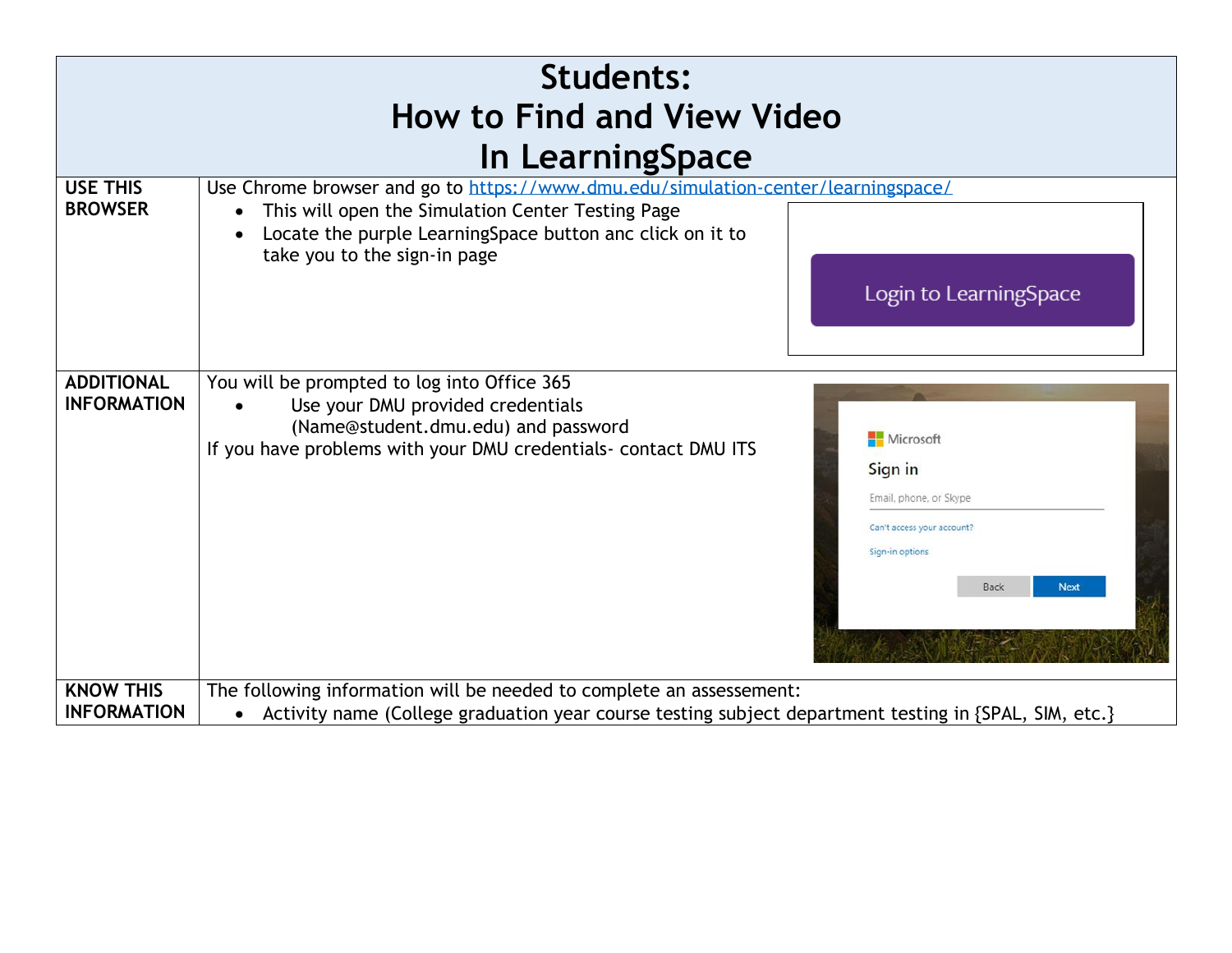|                                                                                                                                 | <b>Find Reports</b>                                                                                                                                                                                                                                                                                                                                                                                                                                                     |                     |                     |  |  |  |  |
|---------------------------------------------------------------------------------------------------------------------------------|-------------------------------------------------------------------------------------------------------------------------------------------------------------------------------------------------------------------------------------------------------------------------------------------------------------------------------------------------------------------------------------------------------------------------------------------------------------------------|---------------------|---------------------|--|--|--|--|
|                                                                                                                                 |                                                                                                                                                                                                                                                                                                                                                                                                                                                                         | <b>REPORTS</b>      |                     |  |  |  |  |
| On the LearnaingSpace dashboard:<br>1. Click the Reports button                                                                 |                                                                                                                                                                                                                                                                                                                                                                                                                                                                         |                     |                     |  |  |  |  |
|                                                                                                                                 | Case                                                                                                                                                                                                                                                                                                                                                                                                                                                                    |                     | Report              |  |  |  |  |
|                                                                                                                                 |                                                                                                                                                                                                                                                                                                                                                                                                                                                                         |                     | <b>Video Review</b> |  |  |  |  |
| 2. Click on the blue Video Review button                                                                                        |                                                                                                                                                                                                                                                                                                                                                                                                                                                                         |                     |                     |  |  |  |  |
|                                                                                                                                 | Quick search                                                                                                                                                                                                                                                                                                                                                                                                                                                            | $Q$ 0 $\frac{1}{2}$ |                     |  |  |  |  |
|                                                                                                                                 | $\Box \div$ Date                                                                                                                                                                                                                                                                                                                                                                                                                                                        | $\hat{=}$ Room      | $\hat{=}$ Learner   |  |  |  |  |
|                                                                                                                                 | 01/15/2020 1:18 PM<br>No video recording has been selected                                                                                                                                                                                                                                                                                                                                                                                                              | SP Exam 04          | Test Learner004     |  |  |  |  |
|                                                                                                                                 | Showing entries: 1 - 1 / 1                                                                                                                                                                                                                                                                                                                                                                                                                                              |                     |                     |  |  |  |  |
| 3. Click on the date for the video you need to review.                                                                          |                                                                                                                                                                                                                                                                                                                                                                                                                                                                         |                     |                     |  |  |  |  |
|                                                                                                                                 | learningspace.dmu.edu says<br>Please read the following very carefully as it contains very important<br>confidentiality and disclosure information.<br>By viewing this video, I agree to discuss the contents of the exercises<br>only with designated persons, Faculty, & Staff. I hereby certify that I will<br>watch my entire video in a private viewing area and will fill out this self-<br>assessment to the best of my ability in order to grow as a clinician. | OK                  |                     |  |  |  |  |
| 4. A notice will pop up. Read the Confidentiality Statement and then click the blue OK<br>5. This will take you into your Video |                                                                                                                                                                                                                                                                                                                                                                                                                                                                         |                     |                     |  |  |  |  |